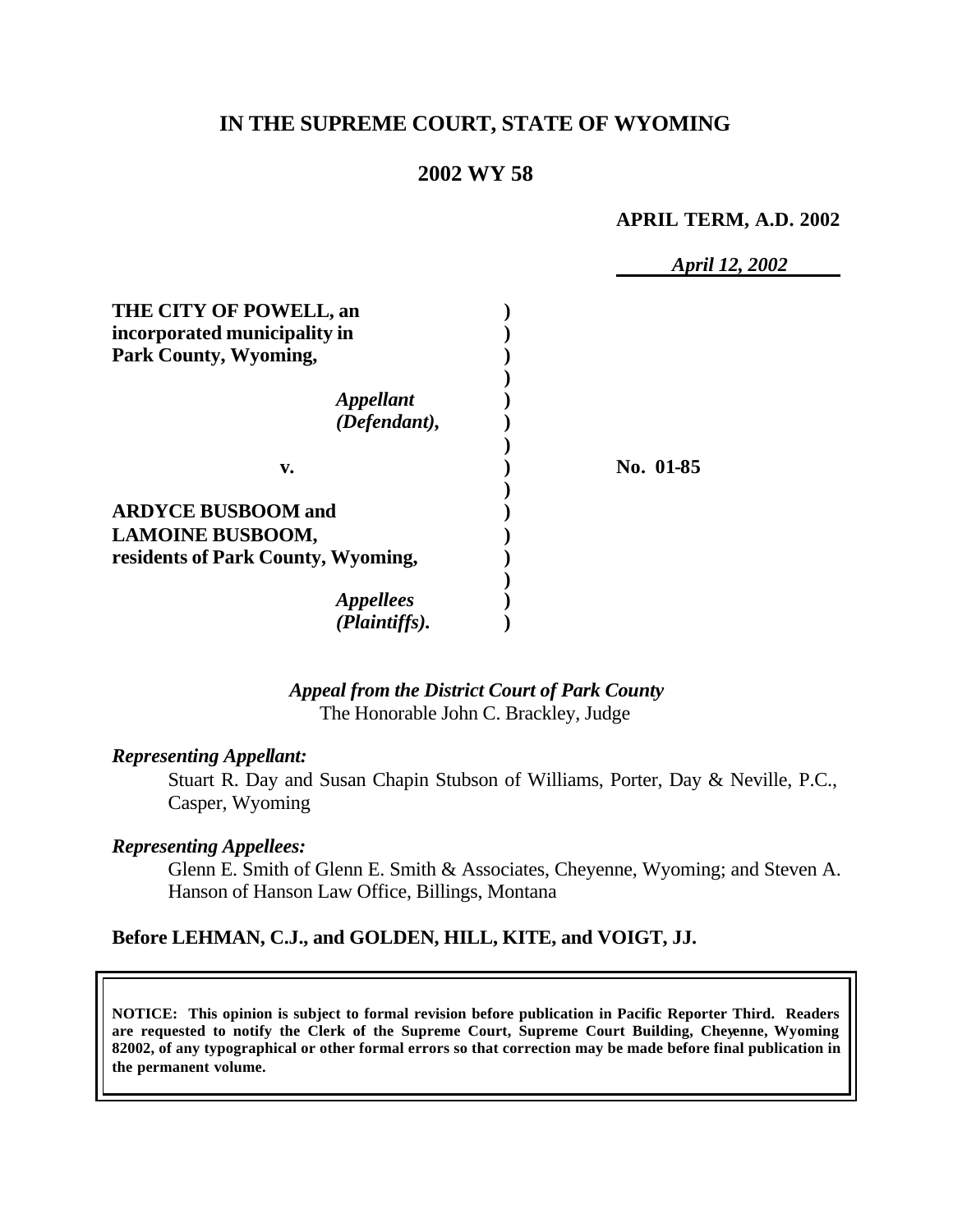KITE, Justice.

[¶1] Ardyce Busboom was employed by the City of Powell, and her husband, Lamoine Busboom, was self-employed. They were both covered by the City of Powell's health benefits plan which excluded coverage for work-related injuries including those arising from self-employment. Over a period of years, the City of Powell and its agent, Mountain States Administration Company (MSA), paid several of Mr. Busboom's work-related claims because the claim forms identified the injuries as being nonwork related. The Busbooms contended the City of Powell was estopped from denying Mr. Busboom's latest claim because it had covered prior similar claims and the Busbooms relied upon that coverage. The district court granted a summary judgment in favor of the Busbooms on the grounds of promissory estoppel, and the City of Powell appealed. We conclude the City of Powell's action did not, as a matter of law, establish a clear and definite promise so as to permit the Busbooms to recover under the promissory estoppel theory. We reverse the summary judgment in favor of the Busbooms and remand for the entry of a summary judgment in favor of the City of Powell.

#### **ISSUE**

[¶2] The City of Powell presents the following issue for our review:

A. Did the district court err in its finding that Appellees Ardyce and Lamoine Busboom were entitled to judgment as a matter of law based on the uncontroverted facts contained in the record as to Plaintiffs' First Claim for Relief against the City of Powell alleging Promissory Estoppel?

The Busbooms accept the City of Powell's statement of the issue.

### **FACTS**

[¶3] Mrs. Busboom has been an employee with the City of Powell since 1977. In 1989, the City of Powell adopted a partially self-funded health benefits plan (the plan). It contracted with MSA, a third-party administrator for employee health plans, to make all decisions regarding coverage for individuals covered under the plan. MSA's decisionmaking power was based exclusively on the language provided in the plan, and it was not given a discretionary function. Since 1989, three different versions of the plan have been in existence. The initial plan contained an exclusion from coverage for "[t]reatment or services due to accidents which are COVERED UNDER WORKER'S COMPENSATION or similar legislation, or for any accident or illness which occurs while engaged in an occupation for wage or profit with any employer." Every time the City of Powell adopted a new plan, it gave a new employee benefits booklet to each employee. The City of Powell adopted a new plan in 1996 which likewise contained an exclusion from coverage for: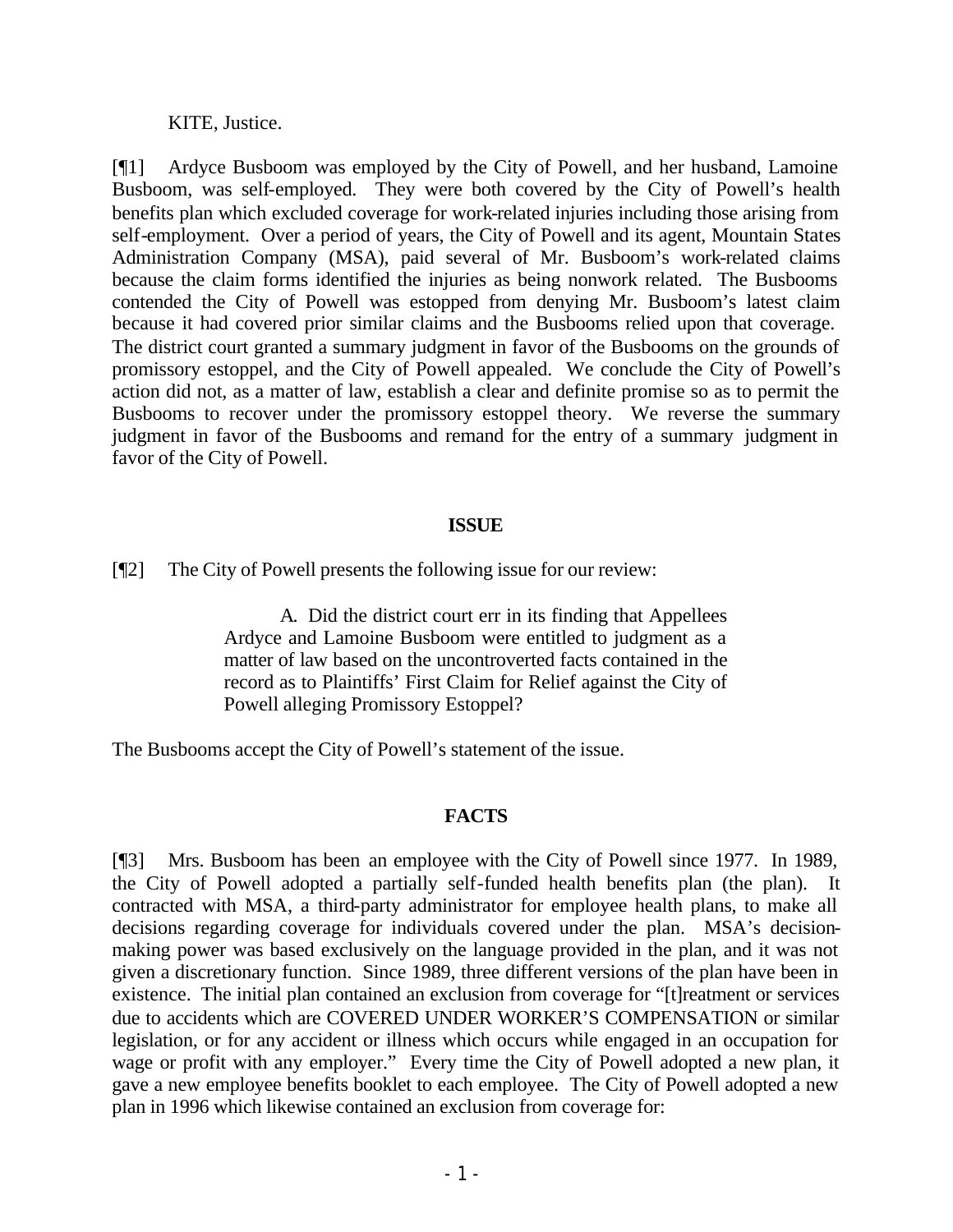2. Expenses for or in connection with any Injury or Illness which arises out of or in the course of any occupation for wage or profit or for which the Covered Person would be entitled to compensation under any **Worker's Compensation Law** or occupational disease law or similar legislation.

 [¶4] Yet again, the City of Powell adopted a new plan in 1998. As had occurred in the past, it distributed an employee benefits booklet to all employees. Mrs. Busboom certainly was aware of the new plan because, as part of her employment duties, she witnessed the mayor's signature on the adoption of the new plan. The new plan specified that injuries incurred in connection with self-employment were excluded from coverage as being workrelated and, therefore, would not cover:

> 2. Expenses for or in connection with any Injury or Illness which arises out of or in the course of any occupation for wage or profit (including self-employment) or for which the Covered Person would be entitled to compensation under any **Worker's Compensation Law** or occupational disease law or similar legislation.

The only difference between this version and the previous version was the addition of the parenthetical language which specifically referenced self-employment.

[¶5] At all times material to this cause of action, Mr. Busboom was a self-employed contractor. In 1989, 1995, and 1997, Mr. Busboom, a covered dependent, suffered three work-related injuries for which he submitted claims under his wife's plan. The previous claims administrator approved his 1989 claim for work-related benefits as MSA had not yet been retained. There are no facts in the record to explain on what basis the claims administrator provided coverage to Mr. Busboom for that work-related claim. However, the last two times he was injured, a box on the claim forms was checked which indicated his injuries were not work-related. The record confirms the medical providers erroneously completed and submitted the forms and the Busbooms did not see or have an opportunity to change the checked box on the forms. Based upon those forms, MSA approved both claims for benefits.

[¶6] In 1998, Mr. Busboom suffered another serious injury in the course of his selfemployment. On this occasion, MSA received accurate information that the injury was work-related and denied Mr. Busboom's claim for benefits pursuant to the clear language in the plan. The Busbooms appealed the decision to MSA to no avail. On May 31, 2000, the Busbooms filed a complaint in the district court against the City of Powell asserting promissory estoppel and a violation of the duty of good faith and fair dealing. They also sought attorney fees. The City of Powell moved for a summary judgment. The district court granted a summary judgment in favor of the City of Powell on the duty-of-good-faith-andfair-dealing claim, which the Busbooms did not appeal, and both parties stipulated to the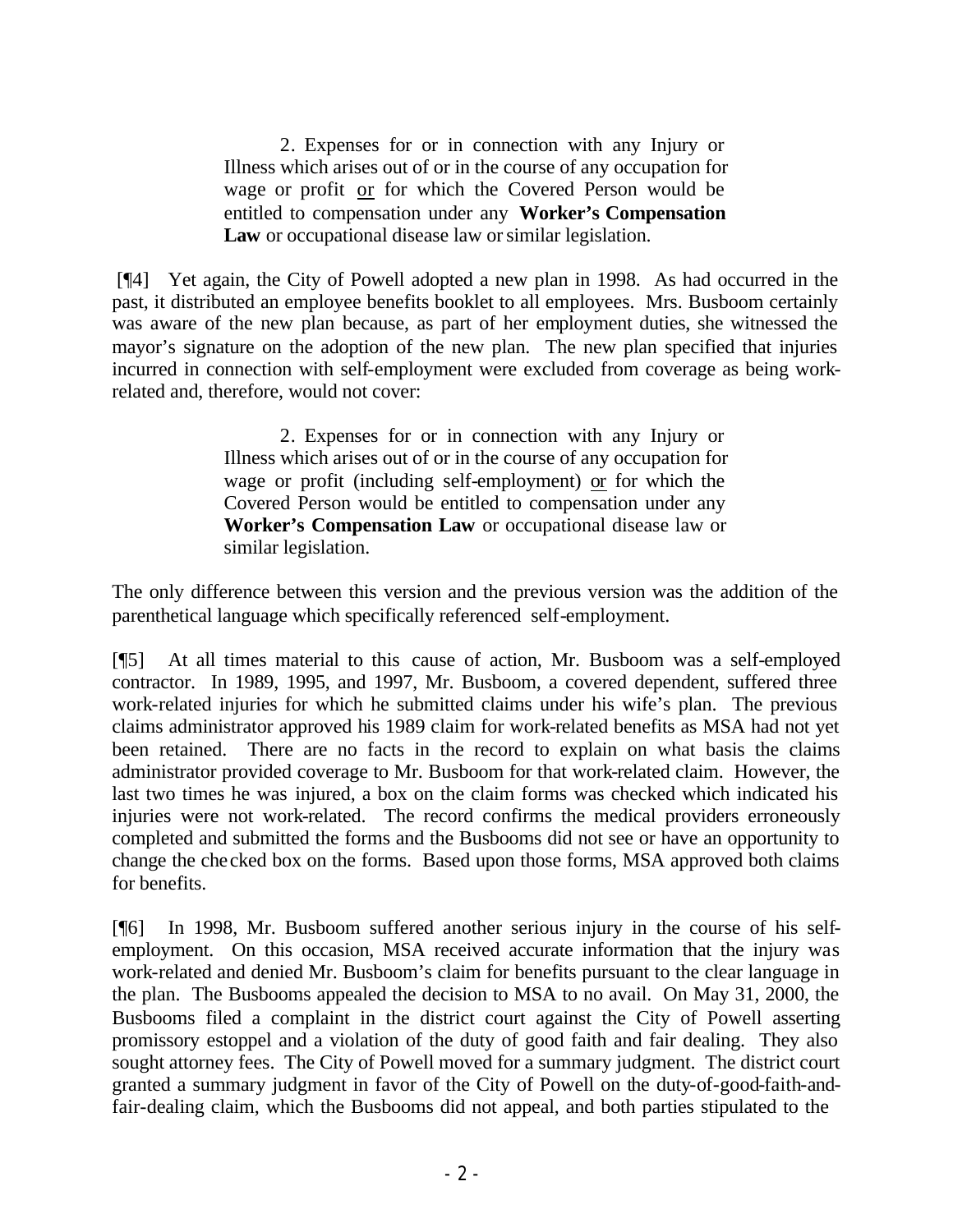dismissal with prejudice of the claim for relief requesting attorney fees. The district court granted a summary judgment in favor of the Busbooms, the nonmoving party, on the grounds of promissory estoppel. *See Leithead v. American Colloid Company*, 721 P.2d 1059, 1064 (Wyo. 1986) (recognizing the district court can a grant summary judgment to a nonmoving party). The City of Powell appealed.

#### **STANDARD OF REVIEW**

[¶7] Summary judgment is appropriate when no genuine issue as to any material fact exists and the prevailing party is entitled to have a judgment as a matter of law. *Eklund v. PRI Environmental, Inc*., 2001 WY 55, ¶10, 25 P.3d 511, ¶10 (Wyo. 2001); *see also* W.R.C.P. 56(c). A genuine issue of material fact exists when a disputed fact, if it were proven, would have the effect of establishing or refuting an essential element of the cause of action or defense which the parties have asserted. *Williams Gas Processing—Wamsutter Company v. Union Pacific Resources Company*, 2001 WY 57, ¶11, 25 P.3d 1064, ¶11 (Wyo. 2001). We examine the record from the vantage point most favorable to the party who opposed the motion, and we give that party the benefit of all favorable inferences which may fairly be drawn from the record. *Id*. We evaluate the propriety of a summary judgment by employing the same standards and by using the same materials as were employed and used by the lower court. *Scherer Construction, LLC v. Hedquist Construction, Inc*., 2001 WY 23, ¶15, 18 P.3d 645, ¶15 (Wyo. 2001). We do not accord any deference to the district court's decisions on issues of law. *Id*.

### **DISCUSSION**

[¶8] Relying on the doctrine of promissory estoppel, the Busbooms argue the previous payments of work-related claims estop the City of Powell from denying coverage for Mr. Busboom's injuries. To succeed on a promissory estoppel claim, a claimant must show

> (1) the existence of a clear and definite promise which the promisor should reasonably expect to induce action by the promisee; (2) proof that the promisee acted to its detriment in reasonable reliance on the promise; and (3) a finding that injustice can be avoided only if the court enforces the promise.

*Roussalis v. Wyoming Medical Center, Inc*., 4 P.3d 209, 253 (Wyo. 2000). The party who is asserting promissory estoppel has the burden of establishing each element of the doctrine under a strict proof standard. *Id.* Whether elements one and two exist are questions for the finder of fact. *Id*. Whether element three exists is decided as a matter of law by the court. *Id*.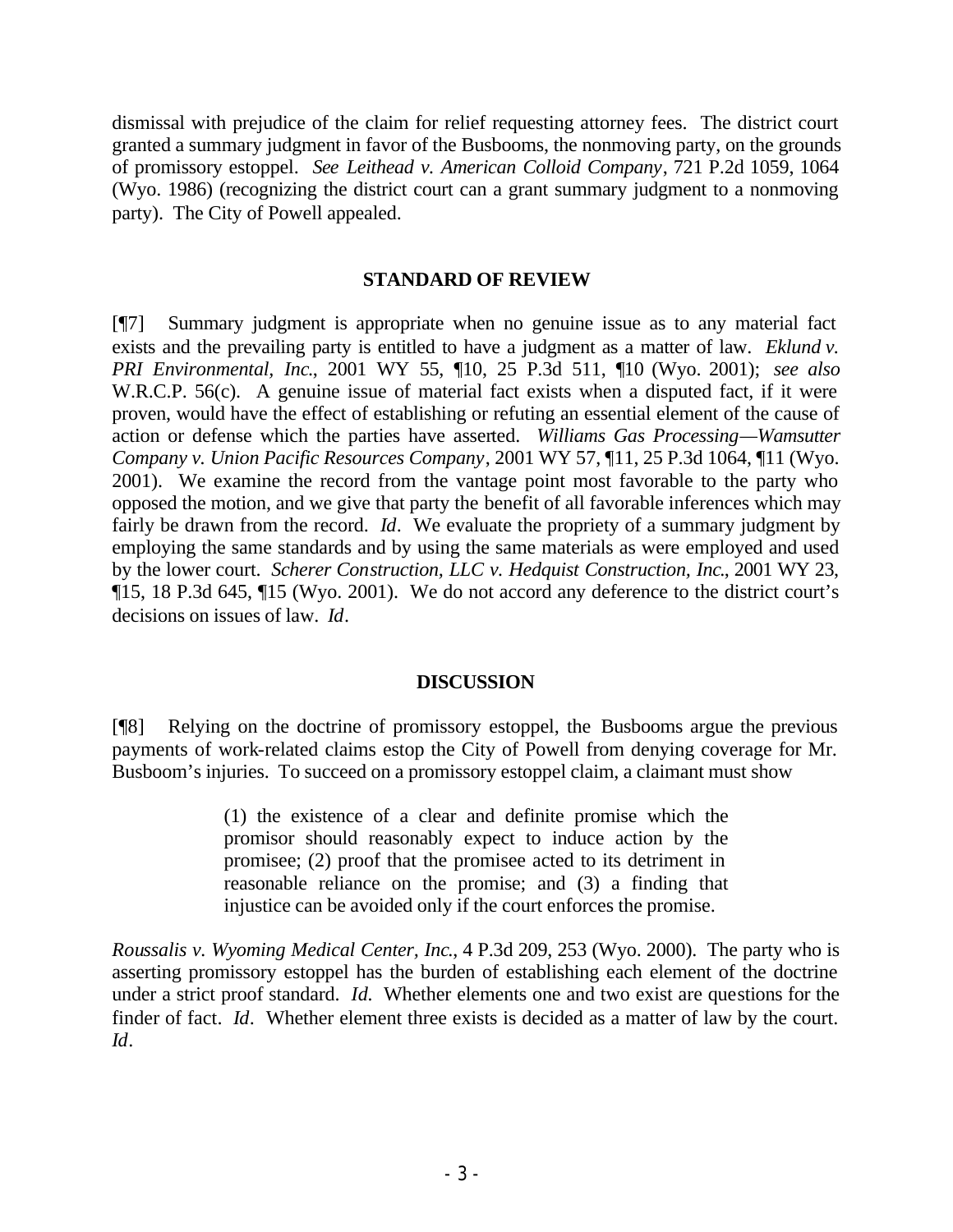#### **Existence of a Clear and Definite Promise**

[¶9] The Busbooms assert a clear and definite promise was formed through the City of Powell's prior approval of three different claims for injuries that occurred in the course of Mr. Busboom's self-employment. They contend this prior conduct resulted in an affirmative representation that future injuries arising in the course of his self-employment would be covered under the plan. According to the Busbooms, the City of Powell should have reasonably expected that the payments made on separate occasions would induce forbearance on their part; i.e., they did not purchase additional insurance to adequately protect Mr. Busboom.

[¶10] The existence of a clear and definite promise is a fundamental element of promissory estoppel. A promise has been defined as a manifestation of intention to act or to refrain from acting in a specified way made so as to justify a promisee in understanding that a commitment has been made. Restatement (Second) of Contracts § 2(1) (1981); *see also* 1 Richard A. Lord, Williston on Contracts § 1:2 (4<sup>th</sup> ed. 1990); 28 Am. Jur. 2d *Estoppel and Waiver* § 55 (2000). "Drawing heavily from the Restatement's definition of promise, it has been suggested that '[a] promise may be stated in words, either orally or in writing, or may be inferred wholly or partly from conduct. . . . Both language and conduct are to be understood in the light of the circumstances.'" *State Bank of Standish v. Curry*, 500 N.W.2d 104, 108 (Mich. 1993) (quoting Farber & Matheson, *Beyond promissory estoppel: Contract law and the "Invisible Handshake*," 52 U. Chi. L. Rev. 903, 932 and n.104 (1985)). This court has held promissory estoppel provides relief for an "'injury arising from *actions or declarations* which have been acted on in good faith and which would be inequitable to permit a party to retract.'" *Davis v. Davis*, 855 P.2d 342, 347-48 (Wyo. 1993) (quoting *Jankovsky v. Halladay Motors*, 482 P.2d 129, 132 (Wyo. 1971)) (emphasis added); *see also Worley v. Wyoming Bottling Company, Inc.*, 1 P.3d 615, 623 (Wyo. 2000). However, conduct that is not specifically demonstrative of an intention respecting future conduct cannot serve as a foundation for a clear and definite promise. *State Bank of Standish*, 500 N.W.2d at 108.

[¶11] The Busbooms correctly recognize that our promissory estoppel jurisprudence has been primarily focused in the employment realm. However, in *Doctors' Company v. Insurance Corporation of America*, 864 P.2d 1018 (Wyo. 1993), we embraced the application of the promissory estoppel doctrine to instances involving insurance contracts. In that case, the insured successfully asserted promissory estoppel to preclude an insurer from denying coverage when the insurer's retroactive coverage, without express exclusionary language, was an affirmative representation that coverage would be provided for the potential claim at issue. The insured, a doctor, specifically informed the insurer in his application for insurance coverage of the circumstances surrounding a potential medical malpractice claim that could arise. The insurer responded by issuing a policy with retroactive coverage and, in doing so, failed to expressly exclude coverage for the potential claim. 864 P.2d at 1029-30. That case is easily distinguishable from the instant case wherein the plan specifically includes express exclusionary language for work-related injuries and inaccurate information was provided to MSA regarding the claims upon which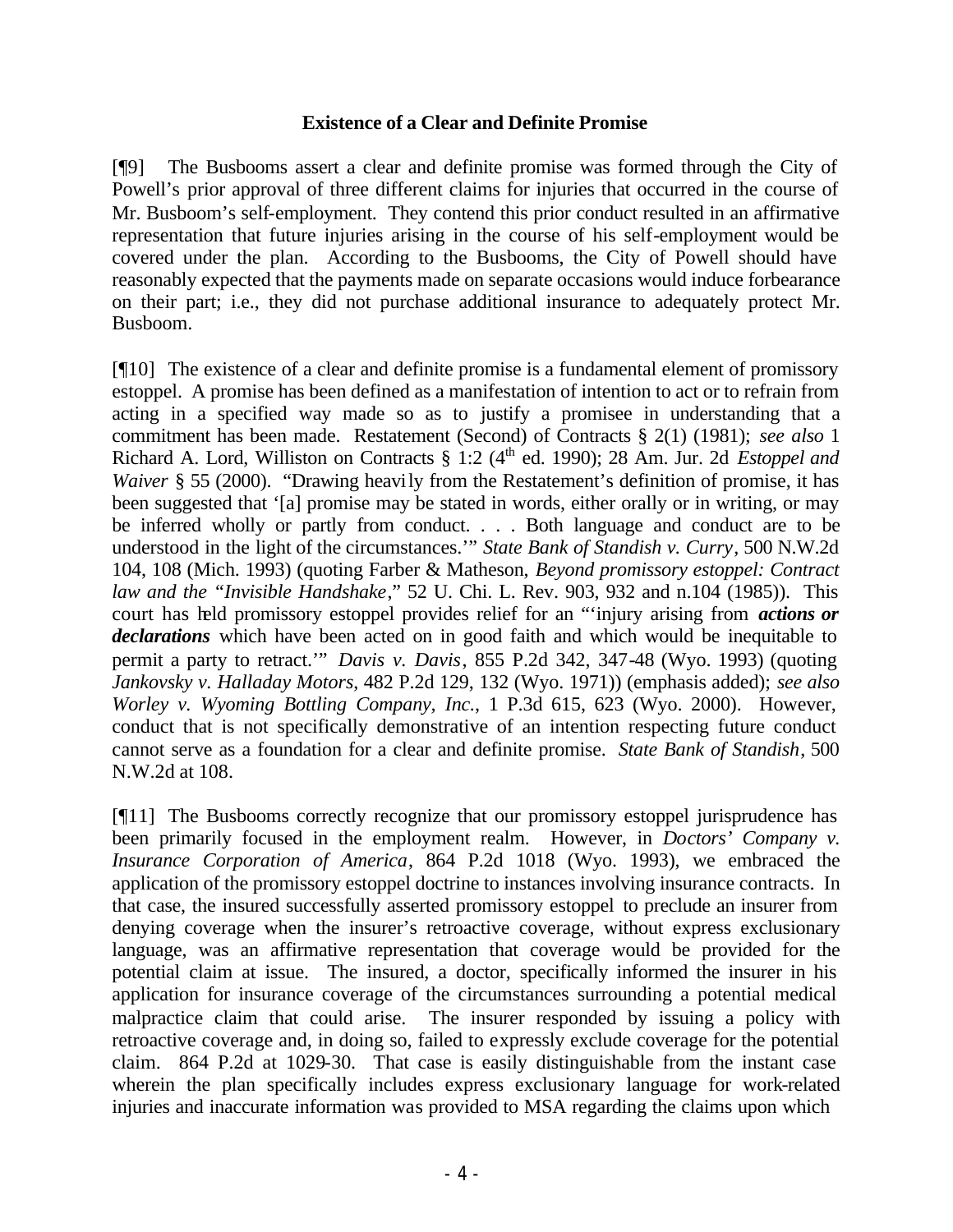it relied to authorize payments. In *Doctors' Company*, we explained that, if an unambiguous promise is made in circumstances calculated to induce reliance and the promise does so, the promisee may recover damages. 864 P.2d at 1029. The requirement that the promise be calculated to induce reliance is the death knell of the Busbooms' argument.

[¶12] The evidence fails to establish the City of Powell made a clear and definite promise calculated to induce reliance. A determination of whether a clear and definite promise exists requires inquiry into the circumstances surrounding the making of the asserted promise. *State Bank of Standish*, 500 N.W.2d at 108-09. The record verifies the City of Powell, through its agent, was under the mistaken belief that Mr. Busboom's injuries were not workrelated based upon the submitted claim forms. When Mrs. Busboom was asked whether she knew of any information or evidence which would have alerted MSA that Mr. Busboom's previous injuries were work-related, she replied "no." Nothing in the record indicates the City of Powell should have reasonably known the claims in the past actually involved payment for work-related injuries. The Busbooms imply the City of Powell, through its agent, should have investigated further to determine whether the information provided was accurate. However, they do not direct this court to any authority for the proposition that an insurer has the duty to investigate all information provided to it prior to paying a claim and, if it does not, it is bound to pay future claims which are expressly excluded under the terms of the insurance contract. "Where the conduct or representation of the party sought to be estopped is due to ignorance founded upon an innocent mistake, no estoppel will arise." 28 Am. Jur. 2d *Estoppel and Waiver* § 48 at 477 (2000).<sup>1</sup> Therefore, given the City of Powell's lack of knowledge as a result of a mistake, it could not have calculated to induce the Busbooms to rely on past payments to assure all future claims clearly excluded from coverage would be paid. The mere expectancy of a continued course of conduct is not enough to fall within the umbrella of the promissory estoppel doctrine, even in situations where the disappointment of expectations results in a heavy financial loss. *Tauber v. Jacobson*, 293 A.2d 861, 867 (D.C. Cir. 1972).

[¶13] Furthermore, the Busbooms disregard the import of the language in the plan which unambiguously excludes self-employment-related injuries. The City of Powell cannot be forever bound by erroneously providing coverage in the past based solely on another's mistake. This is especially true considering the City of Powell exercised its right to revise the plan by inserting very specific exclusionary language for self-employment-related injuries.<sup>2</sup> Therefore, even if the City of Powell's prior conduct arguably could have induced reliance, that conduct must be viewed in light of all the circumstances including the amendment to the plan which unequivocally referenced self-employment and was in effect at the time of Mr. Busboom's 1998 injury.

<sup>&</sup>lt;sup>1</sup> This section falls generally under the theory of equitable estoppel. However, we cannot perceive any countervailing arguments why it should not equally apply in the context of promissory estoppel as both theories are founded on concepts of equity.

 $2^2$  A provision in the plan permitted it to be amended at any time.